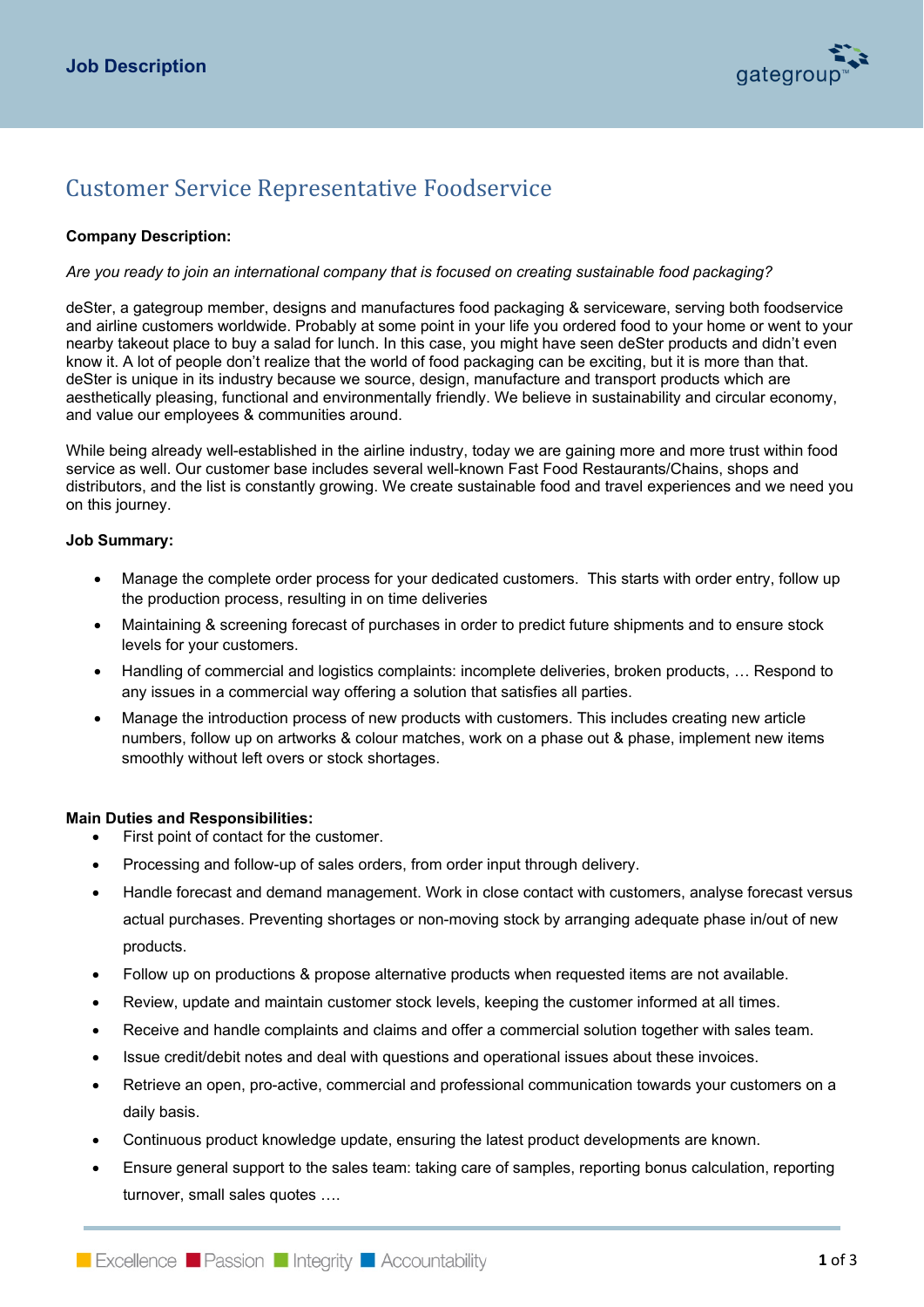

• Providing excellent customer service to our customers and strive for customer delight.

# **Qualifications**

## **Education:**

• Bachelor degree in Economics, Marketing, Communications or any related discipline

## **Work Experience:**

- Minimum of 2 years commercial experience in an international B-to B market environment
- Knowledge and operating experience of transport/logistics is a plus
- Knowledge of and worked with INCO terms is a plus
- General knowledge of Customs procedures is a plus

**Technical Skills:** (Certification, Licenses and Registration)

- Microsoft Office
- ERP software in general

## **Language / Communication Skills:**

• Excellent language skills, fluent orally and in writing English (company language), Dutch and French is a surplus

## **Job Dimensions**

## **Geographic Responsibility:**

**Type of Employment:**:Full time

**Travel %: n/a**

## **Organization Structure**

**Direct Line Manager (Title):** *Manager Customer Service & Commercial Support Foodservice Global*

**Dotted Line Manager (Title, if applicable):** 0

**Number of Direct Reports:** *0*

**Number of Dotted Line Reports:** *0*

#### **gategroup Competencies Required to be Successful in the Job:**

- **Thinking –** Information Search and analysis & problem resolution skills
- **Engaging –** Understanding others, Team Leadership and Developing People
- **Inspiring –** Influencing and building relationships, Motivating and Inspiring, Communicating effectively
- **Achieving –** Delivering business results under pressure, Championing Performance Improvement and Customer Focus